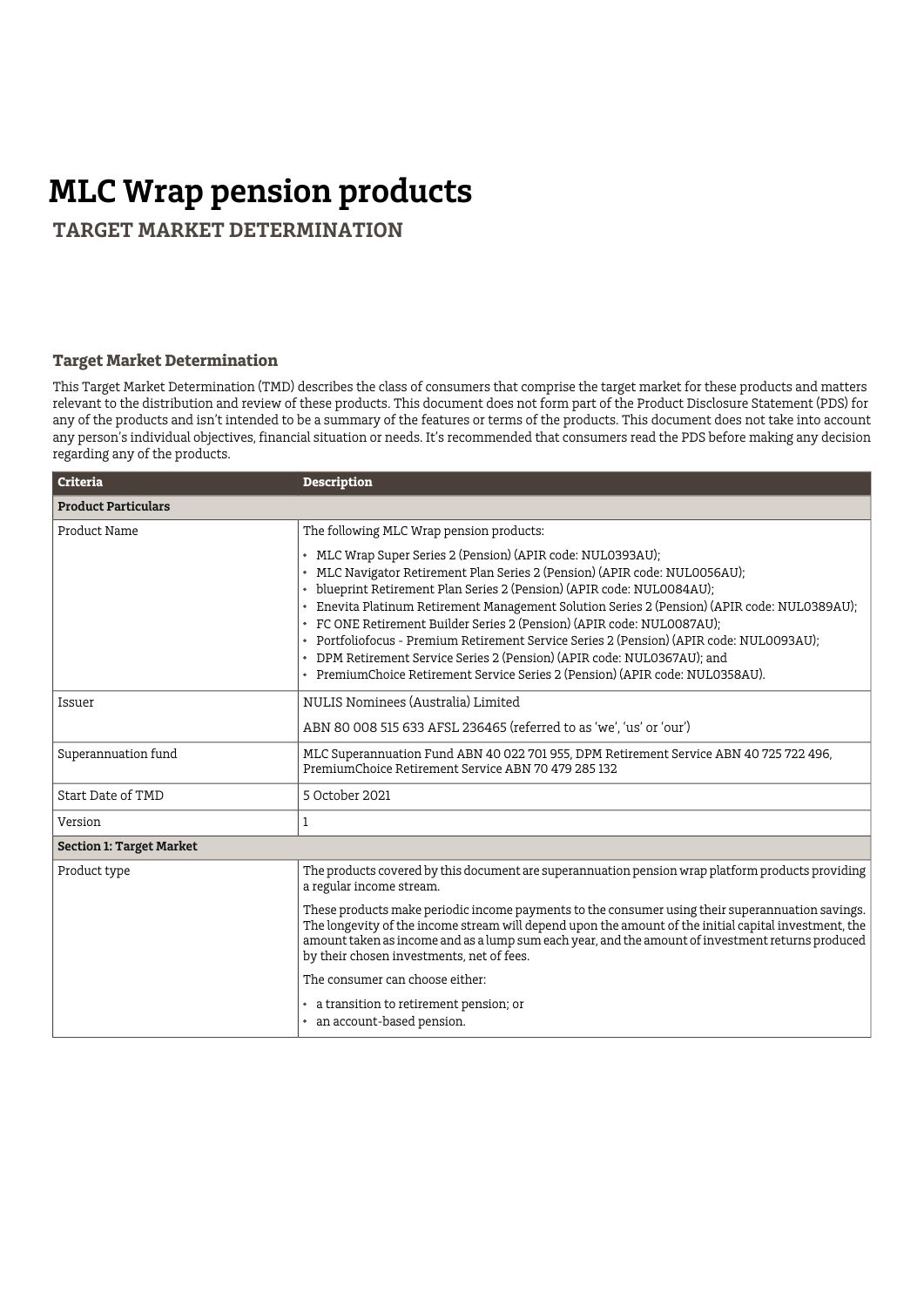| Class of consumer               | Transition to retirement pension:                                                                                                                                                                                                                                                                                                                                                                                                                                                                                                                                   |
|---------------------------------|---------------------------------------------------------------------------------------------------------------------------------------------------------------------------------------------------------------------------------------------------------------------------------------------------------------------------------------------------------------------------------------------------------------------------------------------------------------------------------------------------------------------------------------------------------------------|
|                                 | The consumer is in the target market for a transition to retirement pension under these products<br>if they have reached their preservation age and they:                                                                                                                                                                                                                                                                                                                                                                                                           |
|                                 | • wish to access their superannuation savings in the form of a regular income stream (within<br>Government prescribed limits) to supplement their income while still in the workforce; and<br>• want the same benefits and features as offered by an account-based pension; once they have<br>met superannuation condition of release requirements.<br>Information in relation to superannuation preservation ages and condition of release requirements<br>is available in the PDS for these products, as well as at ato.gov.au                                    |
|                                 | Account-based pension:                                                                                                                                                                                                                                                                                                                                                                                                                                                                                                                                              |
|                                 | The consumer is in the target market for an account-based pension under these products if they<br>are legally entitled to access their superannuation savings and wish to:                                                                                                                                                                                                                                                                                                                                                                                          |
|                                 | • receive their superannuation in the form of a tax-effective income stream;<br>gain access to non-taxed investment returns; and<br>• have the ability to withdraw all or part of their superannuation benefit in the form of a lump<br>sum, at any time.                                                                                                                                                                                                                                                                                                           |
|                                 | The consumer may also be in the target market if they are seeking a combined MLC Wrap<br>membership that enables them to:                                                                                                                                                                                                                                                                                                                                                                                                                                           |
|                                 | • receive a regular income stream from a Transition to retirement pension or Account-based<br>pension in this product referred to as MLC Wrap Pension; and<br>• hold, or make additional contributions to, a superannuation account in another product referred<br>to as MLC Wrap Super.                                                                                                                                                                                                                                                                            |
| Life stage of the consumer      | Transition to retirement pension:                                                                                                                                                                                                                                                                                                                                                                                                                                                                                                                                   |
|                                 | This pension is designed for consumers who are in the pre-retirement life stage.                                                                                                                                                                                                                                                                                                                                                                                                                                                                                    |
|                                 | Account-based pension:                                                                                                                                                                                                                                                                                                                                                                                                                                                                                                                                              |
|                                 | This pension is designed for consumers who are in the retirement life stage. However, it may also be<br>suitable for people who are 65 or more and are still working, and for other people who have a<br>superannuation benefit and have met a condition of release under superannuation law (e.g. a person<br>who due to 'permanent incapacity' cannot return to the workplace or a child who has inherited a<br>superannuation death benefit).                                                                                                                    |
| Key product attributes          | The consumer is in the target market for these products if they want a product that offers one or<br>more of the following features or benefits:                                                                                                                                                                                                                                                                                                                                                                                                                    |
|                                 | • access to a tax-effective environment in which to invest their money;                                                                                                                                                                                                                                                                                                                                                                                                                                                                                             |
|                                 | access to a range of investment options to choose from to invest according to their own needs<br>and objectives;                                                                                                                                                                                                                                                                                                                                                                                                                                                    |
|                                 | access to investments that may not otherwise be available to them;<br>tax outcomes that arise from their own individual investment activities:<br>• access to a cash account facility for the payment of fees and transacting purposes;<br>• access to consolidated reporting to help them manage and keep track of their superannuation<br>investments: and/or<br>• the ability to move all or part of their account to an accumulation interest in the same membership<br>account so they can continue contributing or implement their individual tax strategies. |
| Income and capital requirements | The consumer is in the target market of these products if they want a retirement income stream with<br>the following features or benefits:                                                                                                                                                                                                                                                                                                                                                                                                                          |
|                                 | • the ability to specify the amount of income they want to receive and adjust their income level as their<br>needs change (subject to Government prescribed minimum and maximum limits).<br>• the potential to grow their superannuation savings to help fund their income needs.<br>• the ability to make lump sum withdrawals to pay for their extra monetary needs (this feature is only<br>available where the member has reached a superannuation 'condition of release').                                                                                     |
| Investment offering             | These products offer a diverse investment menu which is designed to cater to consumers of varying<br>objectives, financial situation and needs.                                                                                                                                                                                                                                                                                                                                                                                                                     |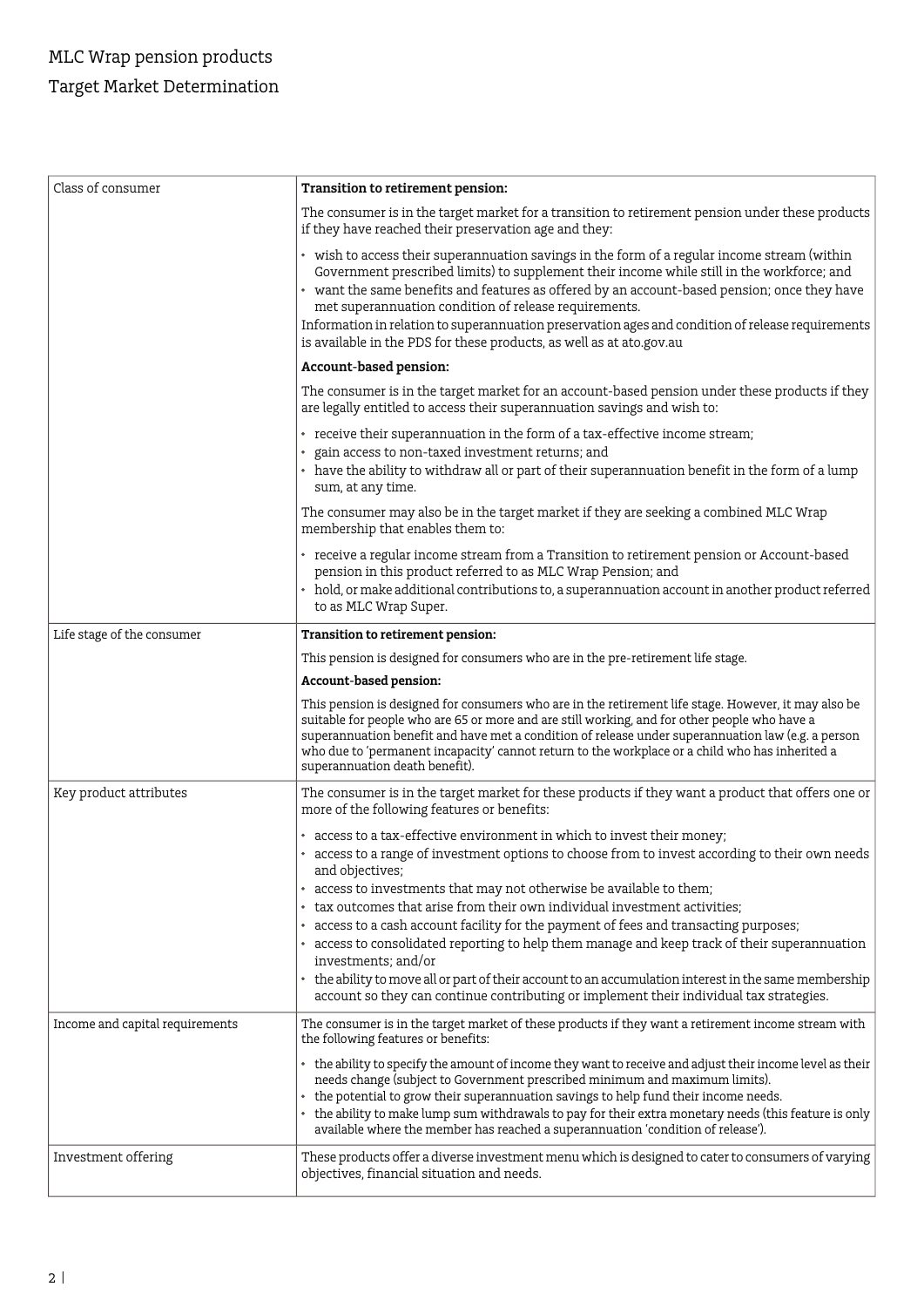## MLC Wrap pension products Target Market Determination

|                        | The consumer is in the target market for these products if they wish to invest in any of the following<br>investment options: Term Deposits, Managed Accounts, Listed investments or Managed investment<br>Schemes,<br>Consumers who have simpler investment needs, can choose to limit their investment selection<br>to a sub-set of 'core' managed investment schemes and benefit from a reduced administration<br>fee. |
|------------------------|---------------------------------------------------------------------------------------------------------------------------------------------------------------------------------------------------------------------------------------------------------------------------------------------------------------------------------------------------------------------------------------------------------------------------|
| Negative target market | Investment risk:                                                                                                                                                                                                                                                                                                                                                                                                          |
|                        | These products are not suitable for individuals who don't understand and accept that the investments<br>made available through these products are subject to an investment risk/return trade-off.                                                                                                                                                                                                                         |
|                        | Longevity risk:                                                                                                                                                                                                                                                                                                                                                                                                           |
|                        | The consumer is not in the target market if they are seeking a guaranteed income stream for a fixed<br>amount or a fixed term.                                                                                                                                                                                                                                                                                            |
|                        | The consumer must accept the risk that:                                                                                                                                                                                                                                                                                                                                                                                   |
|                        | • their account balance may become depleted over time; and<br>they may not continue to receive income payments from their pension for the remaining duration<br>$\circ$<br>of their lifetime.                                                                                                                                                                                                                             |
|                        | Liquidity risk                                                                                                                                                                                                                                                                                                                                                                                                            |
|                        | Some investments made available through these products may not be suitable for individuals who need<br>immediate access to their funds. For example; in certain circumstances, the Responsible Entity of a<br>Managed Investment Scheme may deem it illiquid under the Corporations Act and only permit<br>withdrawals according to a defined 'withdrawal offer'.                                                         |

## **Section 2: Distribution Channels, Conditions and Reporting**

| Conditions for distributors              |                                                                                                                                                                                                                                             |  |
|------------------------------------------|---------------------------------------------------------------------------------------------------------------------------------------------------------------------------------------------------------------------------------------------|--|
| Distribution channels                    | These products may be distributed to consumers in the following ways:                                                                                                                                                                       |  |
|                                          | with the aid of a Licensee or their Authorised Representative (as defined by law) (known as a financial<br>adviser) who provides personal financial advice<br>• by direct application, where we have approved a special purpose application |  |
| Distribution conditions and restrictions | <b>Investment conditions</b>                                                                                                                                                                                                                |  |
|                                          | Distributors must take reasonable steps to adhere to any 'distribution conditions' set-out in any<br>Target Market Determinations for an investment that they recommend to, or select on behalf of,<br>the consumer.                        |  |
|                                          | Advertising and promotional material                                                                                                                                                                                                        |  |
|                                          | The Distributor must not produce advertising or promotional materials in relation to these products<br>without our written consent.                                                                                                         |  |